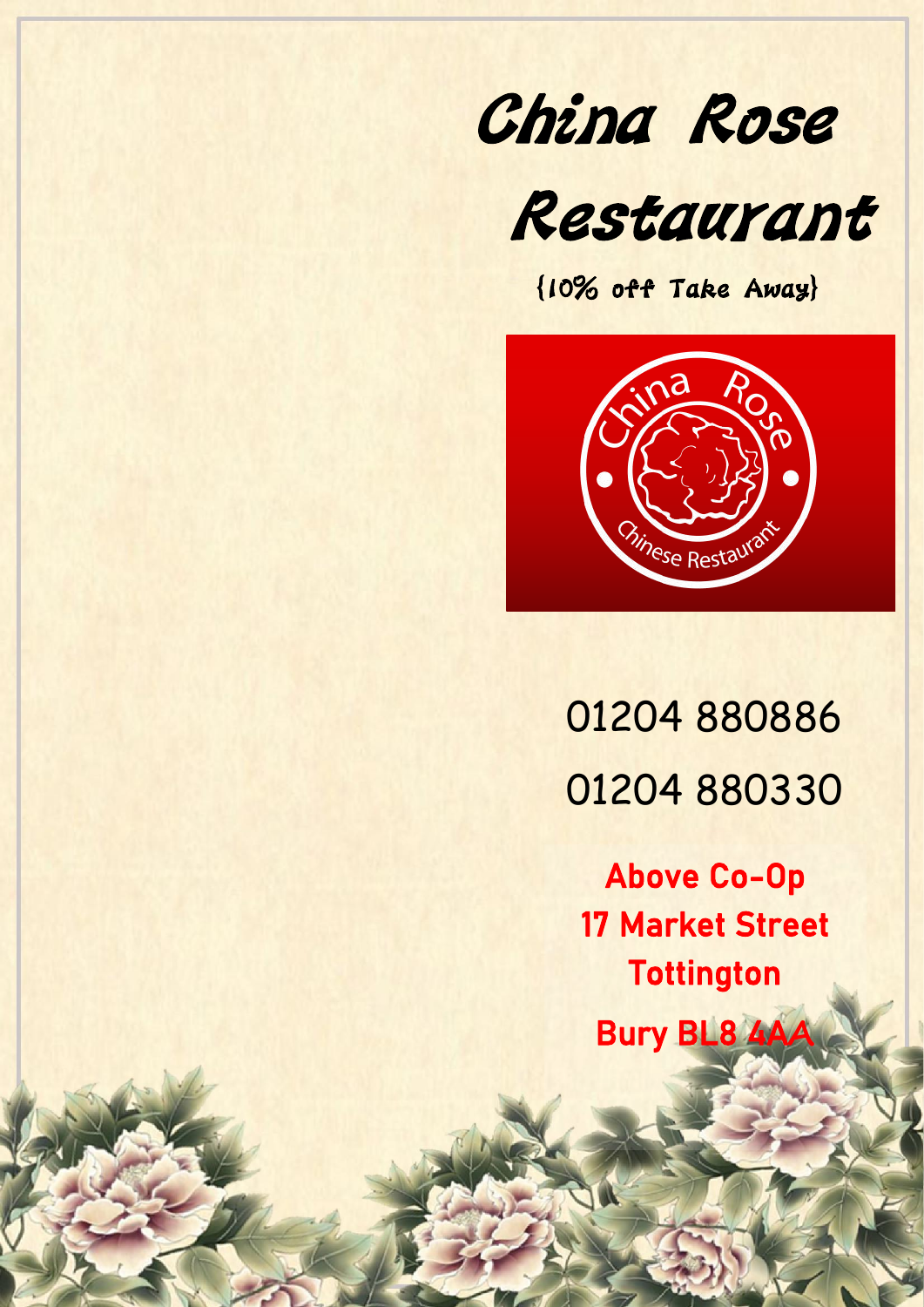# **Appetisers**

| Appetiser Combination min. for 2 [10.50]                                                                                                                                                                                        |       |                                                |
|---------------------------------------------------------------------------------------------------------------------------------------------------------------------------------------------------------------------------------|-------|------------------------------------------------|
| (Seaweed, Salt & Pepper Wings, Spring Rolls,                                                                                                                                                                                    |       |                                                |
| Sesame Prawn Toast & Fried Fun Kuo)                                                                                                                                                                                             |       |                                                |
|                                                                                                                                                                                                                                 |       |                                                |
| (Seaweed, Har Gow, Sui Mai,                                                                                                                                                                                                     |       | "All You Eat Banquet"                          |
| Steamed Beef Dumpling& Fried Fun Kuo)                                                                                                                                                                                           |       | (Minimum For 2)                                |
|                                                                                                                                                                                                                                 |       |                                                |
| (Steamed Prawn Dumpling)                                                                                                                                                                                                        |       |                                                |
|                                                                                                                                                                                                                                 |       | Sunday ~Thursday $: £18.95$ per Adult          |
| (Steamed Prawn & Meat Dumpling)                                                                                                                                                                                                 |       | £13.95 Under 12 Yrs Old                        |
|                                                                                                                                                                                                                                 |       | (we may ask for Proof of ID)                   |
|                                                                                                                                                                                                                                 |       | Under 5 Yrs Old Free of Charge                 |
|                                                                                                                                                                                                                                 |       |                                                |
|                                                                                                                                                                                                                                 |       | (we may ask for Proof of ID)                   |
|                                                                                                                                                                                                                                 |       |                                                |
|                                                                                                                                                                                                                                 |       | Friday $\sim$ Saturday: $\pm$ 22.95 per Adult. |
|                                                                                                                                                                                                                                 |       | $£17.95$ Under 12 Yrs Old                      |
|                                                                                                                                                                                                                                 |       |                                                |
|                                                                                                                                                                                                                                 |       | (we may ask for Proof of ID)                   |
|                                                                                                                                                                                                                                 |       | Under 5 Yrs Old Free of Charge                 |
| Sesame Prawns Toast<br>1.20                                                                                                                                                                                                     |       | (we may ask for Proof of ID)                   |
|                                                                                                                                                                                                                                 |       |                                                |
|                                                                                                                                                                                                                                 |       | MON--THUR: $5PM - 9:00PM$                      |
| Minced Scallop Lettuce Wrap (Contain Nuts) [111][10.20]                                                                                                                                                                         |       | FRI & SAT :<br>5PM-9:30PM                      |
|                                                                                                                                                                                                                                 |       | SUN:4PM-9pm                                    |
|                                                                                                                                                                                                                                 |       |                                                |
|                                                                                                                                                                                                                                 |       | <b>FOOD ALLERGY</b>                            |
|                                                                                                                                                                                                                                 |       |                                                |
| Beef Steak Black Pepper Roll .(3)                                                                                                                                                                                               | E7.80 | WARNING                                        |
|                                                                                                                                                                                                                                 |       | Our food may contain or have come              |
|                                                                                                                                                                                                                                 |       | in contact with peanuts, tree nuts,            |
|                                                                                                                                                                                                                                 |       | soy, eggs, wheat, fish, shellfish or           |
|                                                                                                                                                                                                                                 |       | dairy products. Please speak to your           |
|                                                                                                                                                                                                                                 |       | server if you have any concerns.               |
| Fillet Steak Beef Satay Skewers (3) (Contain Nuts) <sub>21111</sub> £7.00                                                                                                                                                       |       | SmartSign.com • 800-952-1457 • S2-1660         |
| Salt & Pepper Chicken Wings<br>1992 - The Museum Control of Salt & Pepper Chicago and Salt & Pepper Chicago and Salt & Salt & Salt & Salt & Salt & Salt & Salt & Salt & Salt & Salt & Salt & Salt & Salt & Salt & Salt & Salt & |       | <b>14 MAJOR ALLERGENS</b>                      |
|                                                                                                                                                                                                                                 |       |                                                |
| Chicken Wings in Satay Sauce (Contain Nuts) £6.80                                                                                                                                                                               |       |                                                |
|                                                                                                                                                                                                                                 |       |                                                |
|                                                                                                                                                                                                                                 |       |                                                |
|                                                                                                                                                                                                                                 |       |                                                |
| <b>Aromatic Crispy Duck</b>                                                                                                                                                                                                     |       |                                                |
| (Served with Pancake, Cucumber, Spring Onions & Hoi SinSauce)                                                                                                                                                                   |       |                                                |
| Quarter 2012 13.50 Half 113.50 E13.30                                                                                                                                                                                           |       |                                                |
|                                                                                                                                                                                                                                 |       |                                                |
|                                                                                                                                                                                                                                 |       |                                                |

## "All You Eat Banquet" (Minimum For 2)

Sunday ~Thursday :£18.95 per Adult<br>£13.95 Under 12 Yrs Old Wall You Eat Banquet"<br>
(Minimum For 2)<br>
Sunday ~Thursday :£18.95 per Adult<br>
£13.95 Under 12 Yrs Old<br>
(we may ask for Proof of ID)<br>
Under 5 Yrs Old Free of Charge XII You Eat Banquet"<br>
(Minimum For 2)<br> **y** ~Thursday :£18.95 per Adult<br>
£13.95 Under 12 Yrs Old<br>
(we may ask for Proof of ID)<br>
er 5 Yrs Old Free of Charge<br>
(we may ask for Proof of ID) (we may ask for Proof of ID) (we may ask for Proof of ID) "All You Eat Banquet"<br>
(Minimum For 2)<br>
Sunday ~Thursday :£18.95 per Adult<br>
£13.95 Under 12 Yrs Old<br>
(we may ask for Proof of ID)<br>
Under 5 Yrs Old Free of Charge<br>
Friday ~ Saturday:£22.95 per Adult.<br>
£17.95 Under 12 Yrs Ol £17.95 Under 12 Yrs Old

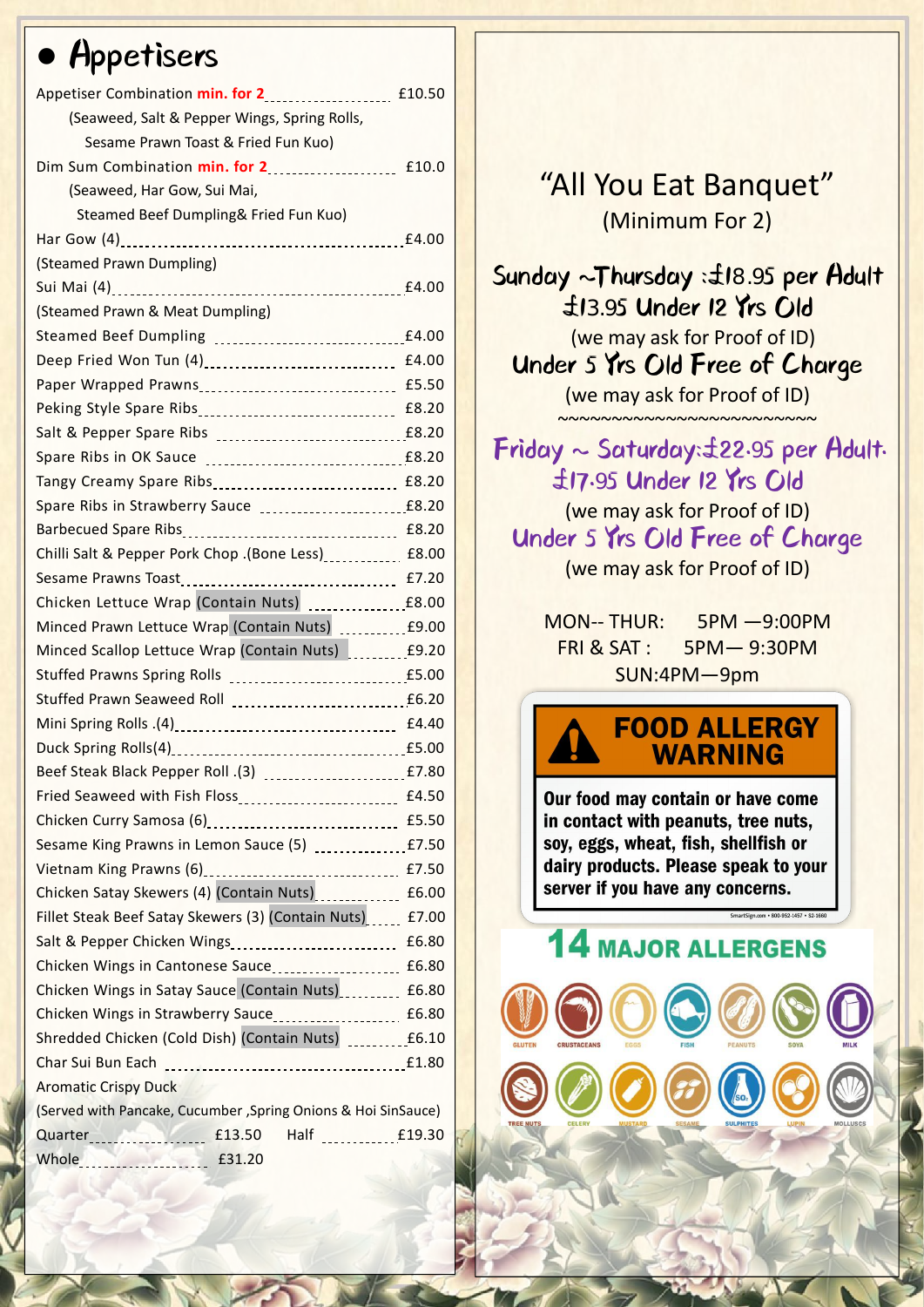# Banquet Menu

### **Banquet A - For 2 or More. £23.00 per person**

Hot & Sour Soup Or Chicken Sweet Corn Soup \*\*\*\*\*\*\*\*

Spring Rolls, Sesame Prawns on Toast, Deep Fried Seaweeds, Barbeque Spare Ribs \*\*\*\*\*\*\*\*

> Bird Nest King Prawn Cashewnuts Chicken in Green Pepper & Black Bean Sauce Mixed Vegetables with Crushed Garlic

### Egg Fried Rice \*\*\*\*\*\*\*\*

 People- Above Meals enlarged for 3 People- Add:- Sweet & Sour Pork + above Meals enlarged People – Above Meals enlarged for 5 People – Additional:- Sliced Beef in Ginger & Spring Onions + above Meals enlarged

### Banquet B - For 2 or More, £25.00 per person

Hot & Sour Soup Or Chicken Sweet Corn Soup

\*\*\*\*\*\*\*\* Aromatic Crispy Duck \*\*\*\*\*\*\*\*

Sizzling Fillet Steak in Cantonese Sauce Chicken with Fresh Mushroom in Oyster Sauce Mixed Vegetables with Crushed Garlic Yeung Chow Fried Rice

### \*\*\*\*\*\*\*\*

 People – Above Meals enlarged for 3 People – Additional:- Roast Duck in Szechwan sauce + Above Meals enlarged People – Above Meals enlarged for 5

6 People – Additional:- Sliced Pork in Green Pepper & Black Bean Sauce + Above Meals enlarged

Banquet C - For 2 or More. £29.00 per person

Hot & Sour Soup Or Crab Stick with Sweet Corn Soup \*\*\*\*\*\*\*\*

Salt & Pepper Ribs, Spring Rolls, Fried Won Tun & Seaweeds.

### \*\*\*\*\*\*\*\* Aromatic Crispy Duck \*\*\*\*\*\*\*\*

Sizzling Fillet Steak with fresh Mushroom in Black Pepper Sauce Chicken – Singapore Style

Mixed Vegetables with Crushed Garlic Yeung Chow Fried Rice \*\*\*\*\*\*\*\*

 People – Above Meals enlarged for 3 People – Additional:- Deep Fried Shredded Beef People – Above Meals enlarged for 5 People – Additional:- King Prawn with Seasonal Vegetables in XO Sauce

## Soup

|                                                    | £4.50 |  |
|----------------------------------------------------|-------|--|
|                                                    | £4.10 |  |
|                                                    | £4.30 |  |
| Chicken Bamboo Shoot & Chinese Mushroom Soup £4.10 |       |  |
| Duck Bamboo Shoot & Chinese Mushroom Soup £4.30    |       |  |
| Scallop Bamboo Shoot & Chinese Mushroom Soup £4.60 |       |  |
|                                                    | £4.30 |  |
|                                                    |       |  |
|                                                    | £4.60 |  |
|                                                    |       |  |

# Fillet Steak Dishes

| <b>Fillet Steak in Cantonese Sauce</b>                  | f14.80 |  |
|---------------------------------------------------------|--------|--|
| Fillet Steak with Fresh Mushrooms in Black Pepper Sauce |        |  |

|                                                          | £14.80 |  |
|----------------------------------------------------------|--------|--|
| Fillet Steak with Fresh Asparagus in XO Sauce E14.80     |        |  |
|                                                          | £14.80 |  |
| Fillet Steak with Green Pepper & Black Bean Sauce £14.80 |        |  |
|                                                          |        |  |
|                                                          |        |  |
|                                                          |        |  |
|                                                          |        |  |
|                                                          | £14.80 |  |
|                                                          |        |  |
|                                                          | £14.50 |  |
|                                                          |        |  |

# **Lamb Dishes**

| Sliced Lamb Fillets with Ginger & Spring Onions 110.30    |        |  |
|-----------------------------------------------------------|--------|--|
| Sliced Lamb Fillets with Cashewnuts (Contain Nuts) £10.30 |        |  |
| Sliced Lamb Fillets Kung Po Sauce (Contain Nuts)  £10.30  |        |  |
| Sliced Lamb Fillets in Cantonese Sauce £10.30             |        |  |
| Sliced Lamb Fillets - Singapore Style (Spicy) £10.30      |        |  |
|                                                           |        |  |
| Sliced Lamb Fillets with Fresh Asparagus XO Sauce £10.30  |        |  |
| Sliced Lamb Fillets in Satay Sauce (Contain Nuts) £10.30  |        |  |
|                                                           |        |  |
| Sliced Lamb Fillets with Spring Onion & Black Bean Sauce  |        |  |
|                                                           | £10.30 |  |
| Sliced Lamb Fillets with Seasonal Vegetables in XO Sauce  |        |  |
| <b>E10.30</b>                                             |        |  |
| Sliced Lamb Fillets with Green Pepper & Black Bean Sauce  |        |  |
| <b>E10.30</b>                                             |        |  |
| Sliced Lamb Fillets with Fresh Mushroom in Black Pepper   |        |  |
| E10.30<br><b>Sauce</b>                                    |        |  |
| Sliced Lamb Fillets in Oyster Sauce<br>£10.30             |        |  |
| Sliced Lamb Fillets with Crushed Garlic & Chilli [10.30   |        |  |
|                                                           |        |  |
|                                                           |        |  |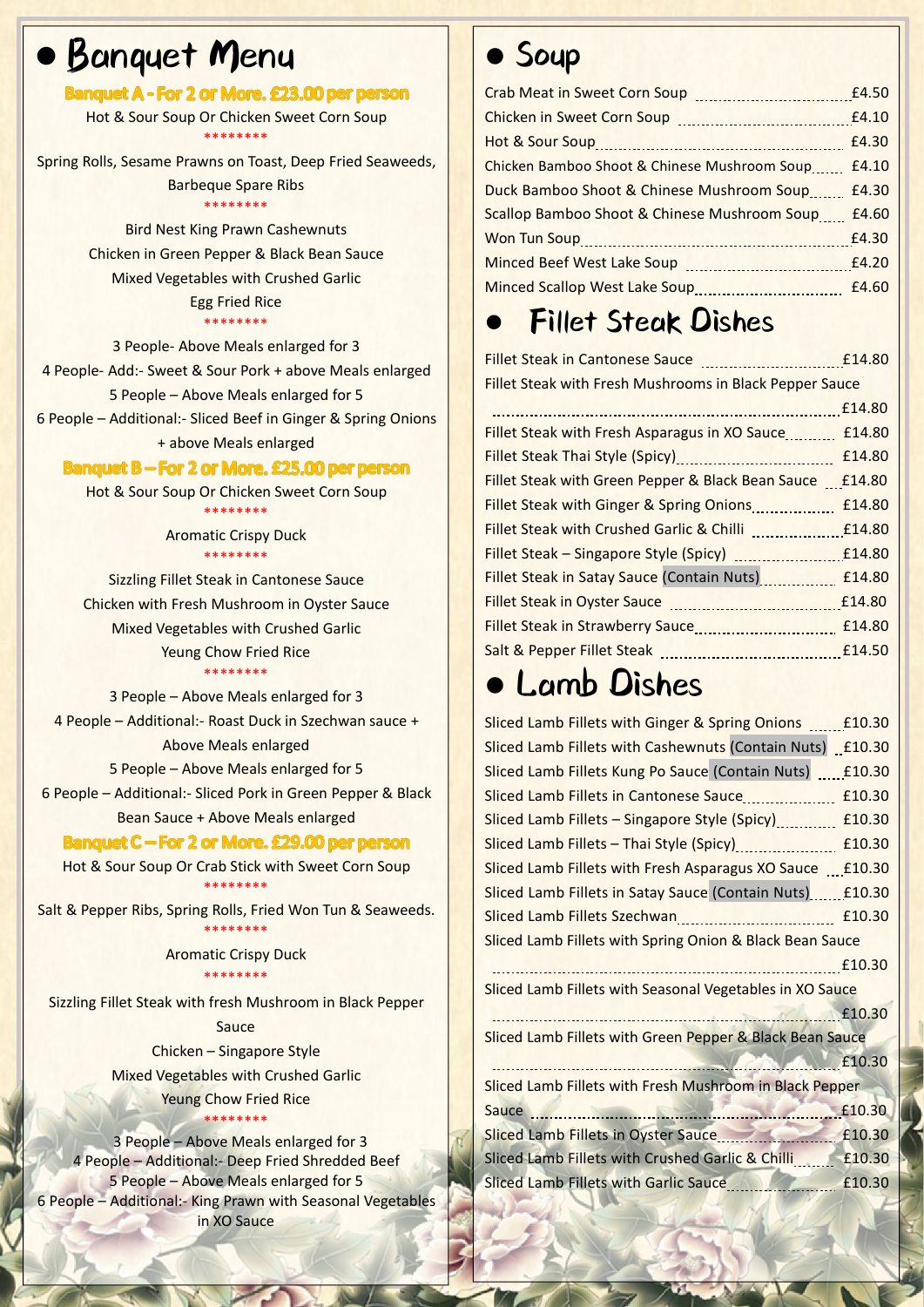## **. Duck Dishes**

| Pak Fa Roast Duck in Egg White Sauce (Minced Prawn) |  |  |  |
|-----------------------------------------------------|--|--|--|
|-----------------------------------------------------|--|--|--|

| Roast Duck in Green Pepper & Black Bean Sauce £10.30   | (Seaweeds, Spring Rolls, Salt & Pepper Tofu (Bean curd) |       |
|--------------------------------------------------------|---------------------------------------------------------|-------|
|                                                        |                                                         |       |
| Roast Duck in Chinese & Straw Mushrooms £10.30         | Mushroom Skewer in Satay Sauce (4) (Contain Nuts) £5.30 |       |
|                                                        |                                                         |       |
|                                                        |                                                         |       |
|                                                        |                                                         |       |
| Roast Duck in Cashewnuts (Contain Nuts) £10.30         | Vegetarian Hot & Sour Soup<br>13.80                     |       |
| Roast Duck with Seasonal Vegetables in XO Sauce £10.30 |                                                         |       |
| Roast Duck with Fresh Asparagus in XO Sauce £10.30     |                                                         |       |
| Roast Duck with Spring Onion & Black Bean Sauce £10.30 |                                                         |       |
| Roast Duck in Satay Sauce (Contain Nuts) [10.30]       |                                                         |       |
|                                                        | • Vegetarian Main Course                                |       |
|                                                        |                                                         |       |
|                                                        |                                                         | £7.80 |
|                                                        | Chinese & Straw Mushrooms in Oyster Sauce £7.80         |       |
|                                                        | Fresh Mushroom with Curry Sauce                         | £7.80 |
|                                                        | Chinese Mushroom with Seasonal Vegetables £7.80         |       |
| Roast Duck in Kung Po Sauce (Contain Nuts) [[10.30]    |                                                         |       |
|                                                        |                                                         |       |
| Roast Duck with Fresh Mushroom in Black Pepper Sauce   |                                                         |       |
|                                                        |                                                         |       |
|                                                        | Braised Aubergine with Szechwan Sauce (Spicy) £7.80     |       |
|                                                        | Braised Aubergine with Tofu                             | £7.80 |

# **Beef Dishes**

| Deep Fried Shredded Beef with Hot & Chilli Sauce £9.30      |       |                                                             |  |
|-------------------------------------------------------------|-------|-------------------------------------------------------------|--|
|                                                             |       |                                                             |  |
| Sliced Beef Green Pepper & Black Bean Sauce  £9.30          |       |                                                             |  |
| Sliced Beef with Chinese & Straw Mushrooms £9.30            |       | Vegetarian Singapore Vermicelli (Spicy) [17.80]             |  |
|                                                             |       |                                                             |  |
|                                                             |       |                                                             |  |
|                                                             |       | Fried Baby Sweet Corn in Sweet & Sour Sauce £7.80           |  |
| Sliced Beef with Fresh Asparagus in XO Sauce £9.30          |       |                                                             |  |
|                                                             |       |                                                             |  |
|                                                             |       | Vegetarian Banquet - £19.50 per person                      |  |
|                                                             |       | Choose 1 main dish.                                         |  |
|                                                             |       | Mock Chicken with Sweet Corn Soup                           |  |
| Sliced Beef in Cashewnuts (Contain Nuts)  £9.30             |       | Ωr                                                          |  |
| Sliced Beef in Satay Sauce (Contain Nuts) £9.30             |       | <b>Vegetarian Hot &amp; Sour Soup</b>                       |  |
|                                                             |       | Deep Fried Seaweeds, Vegetarian Spring Rolls, Mock Chicken  |  |
|                                                             |       |                                                             |  |
|                                                             |       | <b>Stir Fried Mock Pork with Mixed Vegetables</b>           |  |
| Sliced Beef in Spring Onions & Black Bean Sauce £9.30       |       | in Sweet & Sour Sauce<br>Mock Chicken with Fresh Mushroom & |  |
|                                                             |       | <b>Straw Mushroom in Oyster Sauce</b>                       |  |
| Sliced Beef with Chinese Mushroom & Bamboo Shoots           |       | <b>Chinese Mushroom with Seasonal Vegetables</b>            |  |
|                                                             | £9.30 | ← Aubergine in Black Bean Sauce                             |  |
| Sliced Beef with Fresh Mushroom in Black Pepper Sauce       |       |                                                             |  |
| Start Communication                                         | £9.30 | <b>Fried Rice Or Boiled Rice</b>                            |  |
| Sliced Beef in Plum Sauce £8.30 Sliced Beef in Garlic Sauce |       |                                                             |  |
|                                                             | £9.30 |                                                             |  |

## Vegetarian Menu

# Vegetarian Starts

|                                                                                 | £4.00 |  |
|---------------------------------------------------------------------------------|-------|--|
|                                                                                 | £5.20 |  |
| (Seaweeds, Spring Rolls, Salt & Pepper Tofu (Bean curd)                         |       |  |
|                                                                                 | £5.50 |  |
| Mushroom Skewer in Satay Sauce (4) (Contain Nuts) £5.30                         |       |  |
|                                                                                 | £5.50 |  |
|                                                                                 |       |  |
|                                                                                 |       |  |
| Vegetarian Hot & Sour Soup<br>1990 - The Manus Marson Hotel Andrew Manus Marson | £3.80 |  |
|                                                                                 | £3.80 |  |
|                                                                                 |       |  |
|                                                                                 |       |  |
|                                                                                 | £3.80 |  |

|                                                                                                                                                                                                                               | £7.80 |  |
|-------------------------------------------------------------------------------------------------------------------------------------------------------------------------------------------------------------------------------|-------|--|
|                                                                                                                                                                                                                               |       |  |
| Chinese & Straw Mushrooms in Oyster Sauce [17.80]                                                                                                                                                                             |       |  |
|                                                                                                                                                                                                                               |       |  |
| Chinese Mushroom with Seasonal Vegetables £7.80                                                                                                                                                                               |       |  |
|                                                                                                                                                                                                                               |       |  |
|                                                                                                                                                                                                                               |       |  |
|                                                                                                                                                                                                                               |       |  |
|                                                                                                                                                                                                                               |       |  |
| Braised Aubergine with Szechwan Sauce (Spicy) [17.80]                                                                                                                                                                         |       |  |
|                                                                                                                                                                                                                               |       |  |
|                                                                                                                                                                                                                               |       |  |
|                                                                                                                                                                                                                               |       |  |
|                                                                                                                                                                                                                               |       |  |
|                                                                                                                                                                                                                               |       |  |
|                                                                                                                                                                                                                               |       |  |
|                                                                                                                                                                                                                               |       |  |
| Vegetarian Singapore Vermicelli (Spicy) [1999] [1999] [1996] [1999] [1999] [1999] [1999] [1999] [1999] [1999] [1999] [1999] [1999] [1999] [1999] [1999] [1999] [1999] [1999] [1999] [1999] [1999] [1999] [1999] [1999] [1999] |       |  |
|                                                                                                                                                                                                                               |       |  |
|                                                                                                                                                                                                                               |       |  |
| Fried Baby Sweet Corn in Sweet & Sour Sauce £7.80                                                                                                                                                                             |       |  |
|                                                                                                                                                                                                                               |       |  |
|                                                                                                                                                                                                                               |       |  |

## Vegetarian Banquet - £19.50 per person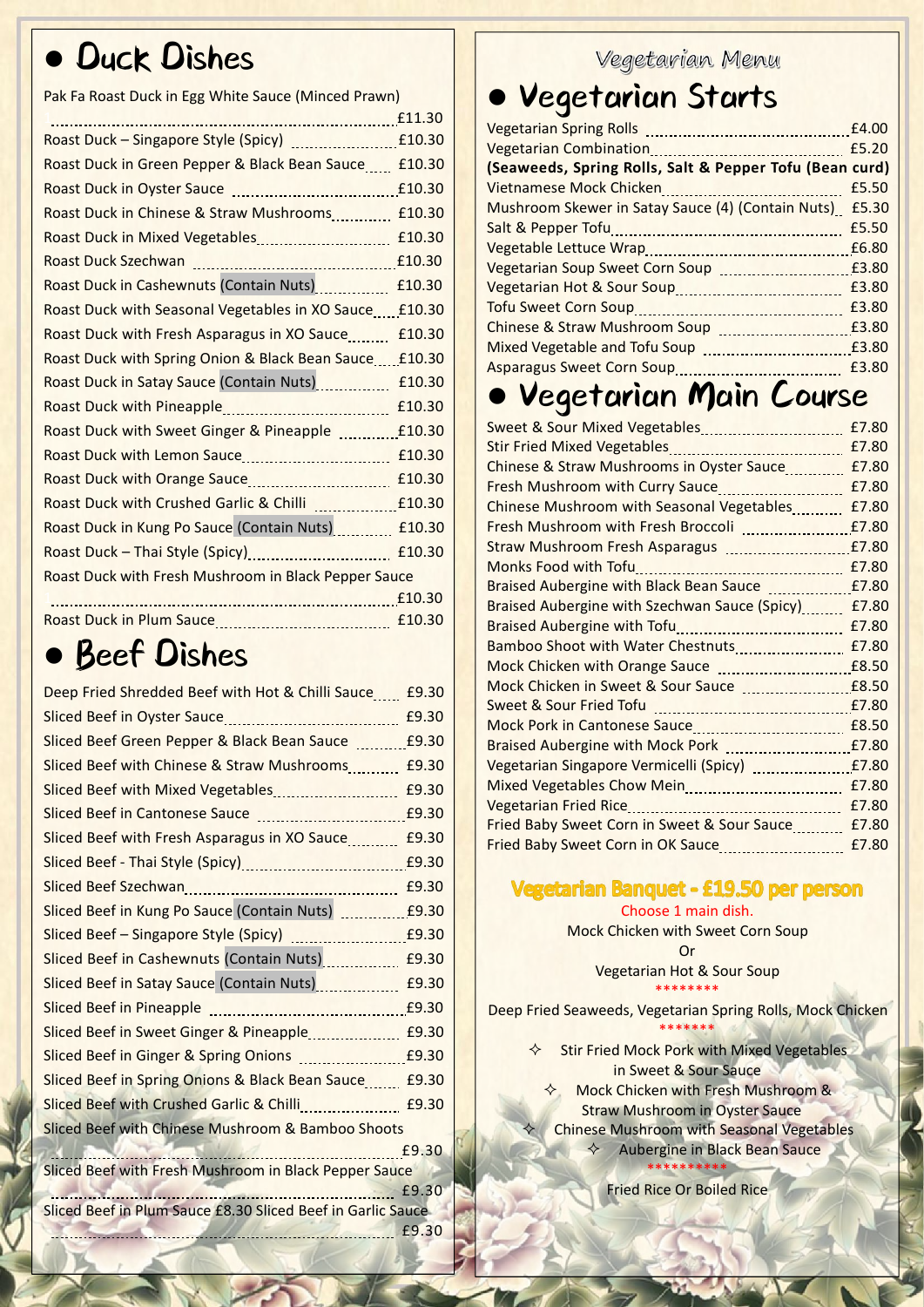# Chow Mein

### **Choice of Soft Noodle or Crispy Noodle**

|  | Sliced Pork with                            |
|--|---------------------------------------------|
|  | Sliced Pork in O                            |
|  | <b>Sliced Pork with</b><br>Sliced Pork in G |
|  | <b>Sliced Pork with</b>                     |
|  | Sliced Pork - Sir                           |
|  | Sliced Pork in Sa                           |
|  | Sliced Pork in M<br>Sliced Pork in Pi       |
|  | <b>Sliced Pork in Sv</b>                    |
|  | Sliced Pork in Ku                           |
|  |                                             |

# Foo Young Dishes

| $\sim$ |                                                            |
|--------|------------------------------------------------------------|
|        | <b>. Chicken Dishes</b>                                    |
|        | Sliced Pork Chop in Garlic & Chilli (Bone Less) [8.30]     |
|        |                                                            |
|        | Sliced Pork Chop Green Pepper & Black Bean Sauce (Bone     |
|        | Sliced Pork Chop in Cantonese Sauce (Bone Less) £8.30      |
|        | Sliced Pork Chop in King Do Sauce (Bone Less) [168.30]     |
|        | Sliced Pork Chop Salt & Pepper (Bone Less) [18.30]         |
|        |                                                            |
|        | Sliced Pork with Crushed Garlic & Chilli [111] [12] [8.30] |
|        | £8.30                                                      |
|        | Silced Pork With Fresh Mushi Odiff in Black Pepper Sauce   |

# Side Orders

|  | SIICEO CHICKEN S                      |
|--|---------------------------------------|
|  | Sliced Chicken i<br>Sliced Chicken in |
|  | Sliced Chicken in                     |
|  | Sliced Chicken v                      |
|  | Sliced Chicken i                      |
|  | Sliced Chicken S                      |
|  | Sliced Chicken in<br>Sliced Chicken w |
|  | Sliced Chicken i                      |
|  | Sliced Chicken v                      |
|  | Sliced Chicken v                      |
|  | Sliced Chicken in                     |
|  | Sliced Chicken i<br>Sliced Chicken v  |
|  | Sliced Chicken v                      |
|  |                                       |

# **Desserts**

| <b>Banana Fritter</b>        |       | <b>SHEET CHILING</b><br>Sliced Chicken w |
|------------------------------|-------|------------------------------------------|
| <b>Pineapple Fritter</b>     | £4.00 |                                          |
| <b>Ice Cream with Wafers</b> | £3.00 | Sliced Chicken w                         |

See dessert menu for more choice.

# **• Pork Dishes**

| Sliced Pork with Seasonal Vegetables in XO Sauce       | £8.30 |  |
|--------------------------------------------------------|-------|--|
| Sliced Pork with Chinese & Straw Mushrooms             | £8.30 |  |
|                                                        |       |  |
| Sliced Pork with Cashewnuts (Contain Nuts) [18.30]     |       |  |
| Sliced Pork in Green Pepper & Black Bean Sauce £8.30   |       |  |
| Sliced Pork with Spring Onion & Black Bean Sauce £8.30 |       |  |
|                                                        | £8.30 |  |
| Sliced Pork in Satay Sauce (Contain Nuts)              | £8.30 |  |
|                                                        | £8.30 |  |
| <b>Sliced Pork in Pineapple</b>                        | £8.30 |  |
|                                                        |       |  |
|                                                        |       |  |
|                                                        | £8.30 |  |
|                                                        | £8.30 |  |
| Sliced Pork with Fresh Mushroom in Black Pepper Sauce  |       |  |
|                                                        | £8.30 |  |
|                                                        | £8.30 |  |
|                                                        |       |  |

| Sliced Pork with Crushed Garlic & Chilli               | £8.30 |  |
|--------------------------------------------------------|-------|--|
| <b>Sliced Pork in Plum Sauce</b>                       | £8.30 |  |
| Sliced Pork Chop Salt & Pepper (Bone Less)             | £8.30 |  |
| Sliced Pork Chop in King Do Sauce (Bone Less)          | £8.30 |  |
| Sliced Pork Chop in Cantonese Sauce (Bone Less) £8.30  |       |  |
| Sliced Pork Chop Green Pepper & Black Bean Sauce (Bone |       |  |
| Less)                                                  | £8.30 |  |
| Sliced Pork Chop in Garlic & Chilli (Bone Less)        | £8.30 |  |

| Deep Fried Shredded Chicken with Hot Chilli Sauce £8.30   |       |  |
|-----------------------------------------------------------|-------|--|
|                                                           |       |  |
|                                                           |       |  |
| Sliced Chicken in Green Pepper & Black Bean Sauce £8.30   |       |  |
|                                                           |       |  |
| Sliced Chicken with Chinese & Straw Mushrooms £8.30       |       |  |
|                                                           |       |  |
|                                                           |       |  |
| Sliced Chicken in Cashewnuts (Contain Nuts) £8.30         |       |  |
| Sliced Chicken with Seasonal Vegetables in XO Sauce £8.30 |       |  |
| Sliced Chicken in Spring Onions & Black Bean Sauce £8.30  |       |  |
| E8.30<br>Sliced Chicken with Pineapple                    |       |  |
| Sliced Chicken with Sweet Ginger & Pineapple £8.30        |       |  |
|                                                           |       |  |
|                                                           |       |  |
| Sliced Chicken with Fresh Asparagus in XO Sauce £8.30     |       |  |
|                                                           |       |  |
| Sliced Chicken with Ginger & Spring Onions [1996] [8.30]  |       |  |
|                                                           |       |  |
|                                                           |       |  |
| Sliced Chicken with Chinese Mushroom & Bamboo Shoot       |       |  |
| <b>SEPTEMBER</b>                                          | £8.30 |  |
| Sliced Chicken with Fresh Mushroom in Black Pepper Sauce  |       |  |
| f8.30                                                     |       |  |
| Sliced Chicken in Plum Sauce May 2008 10:00 12:00:00      |       |  |
| Sliced Chicken in Garlic Sauce<br>18.30                   |       |  |
| Sliced Chicken in Tangy Creamy Sauce Manuscript 18.30     |       |  |
| Sliced Chicken with Char Sui in Pekinese Sauce £8.30      |       |  |
|                                                           |       |  |